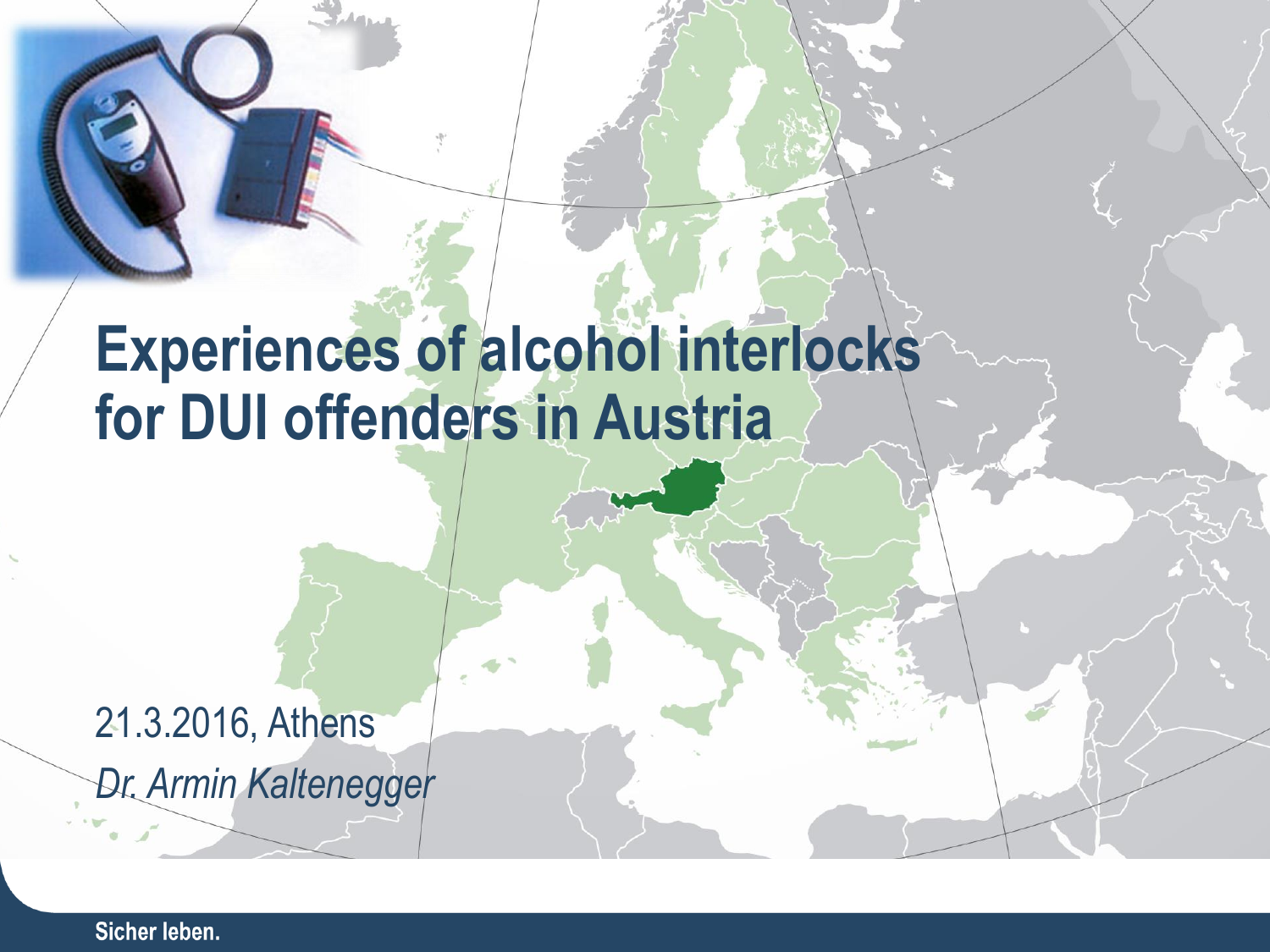

## WHY ? (1)

There are three good reasons for implementing AI:

**1. Effectively prevent trips made by drunken drivers!** (1/4 of drivers who have lost their licence continue to drive; approx. 240 drunken trips per day in Austria)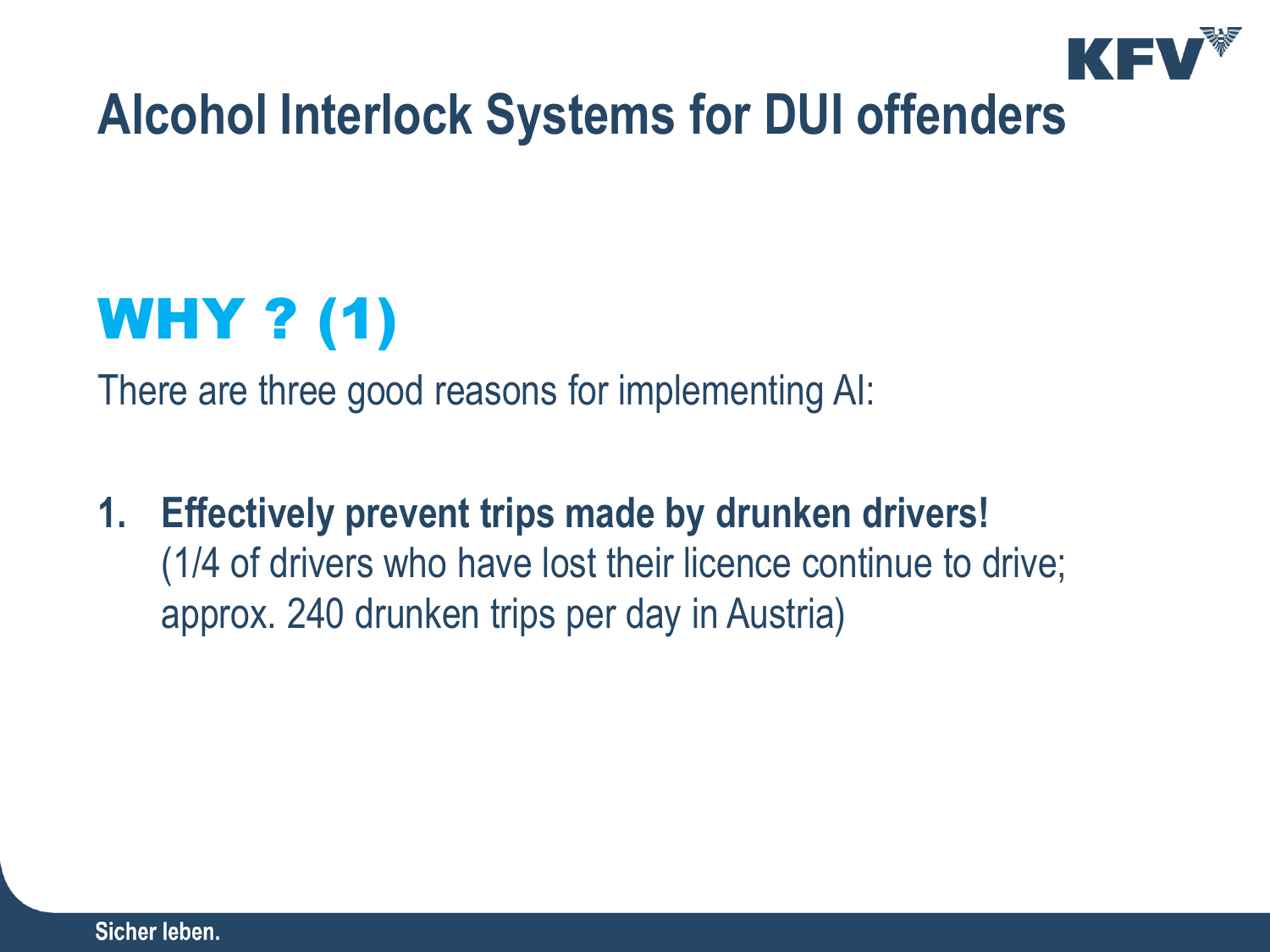

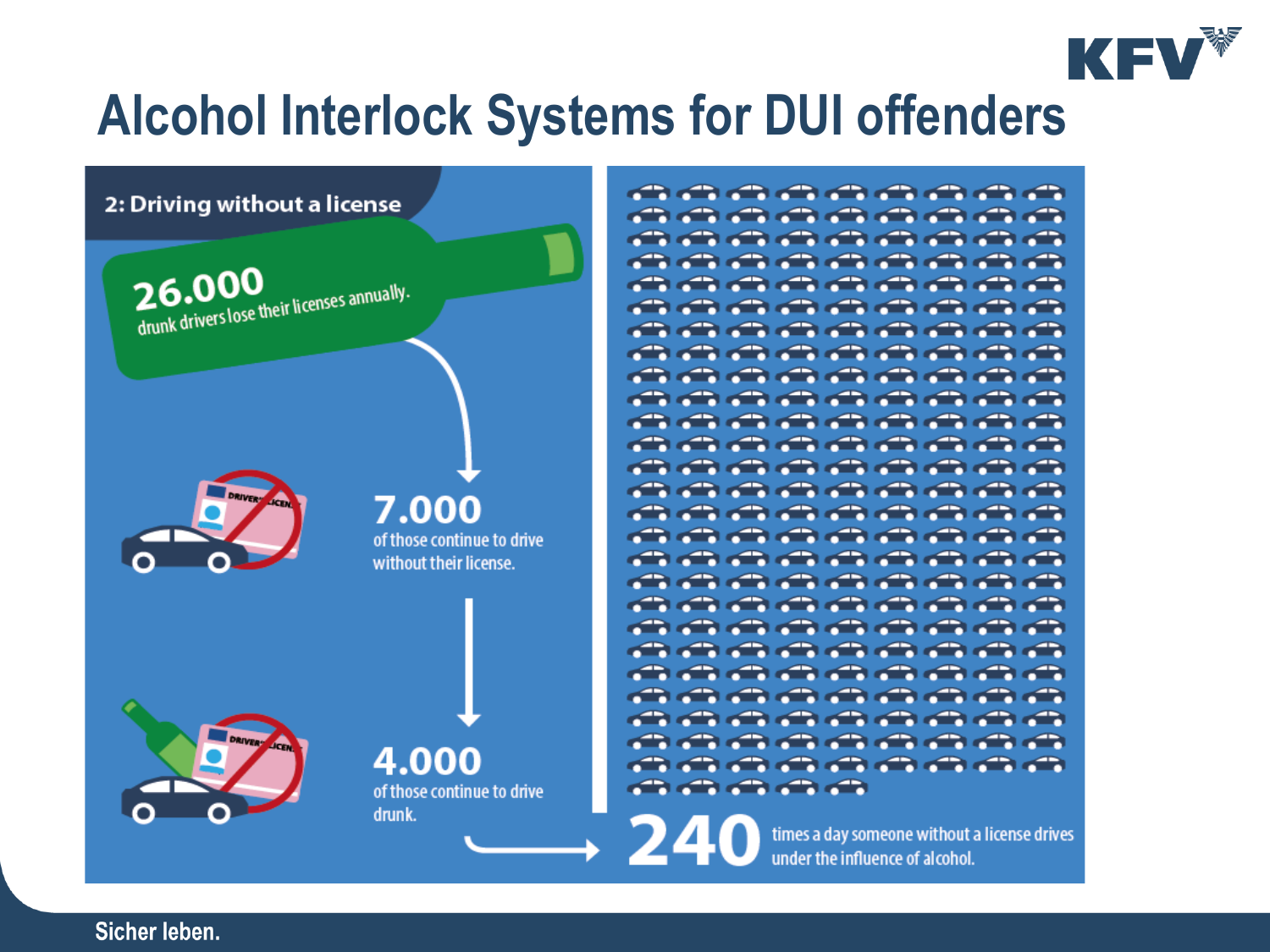

# WHY ? (2)

- 2. Make the strategy of **separating drinking & driving** sustainable !
- 3. Avoid unintentional problems (loss of job; loss of mobility)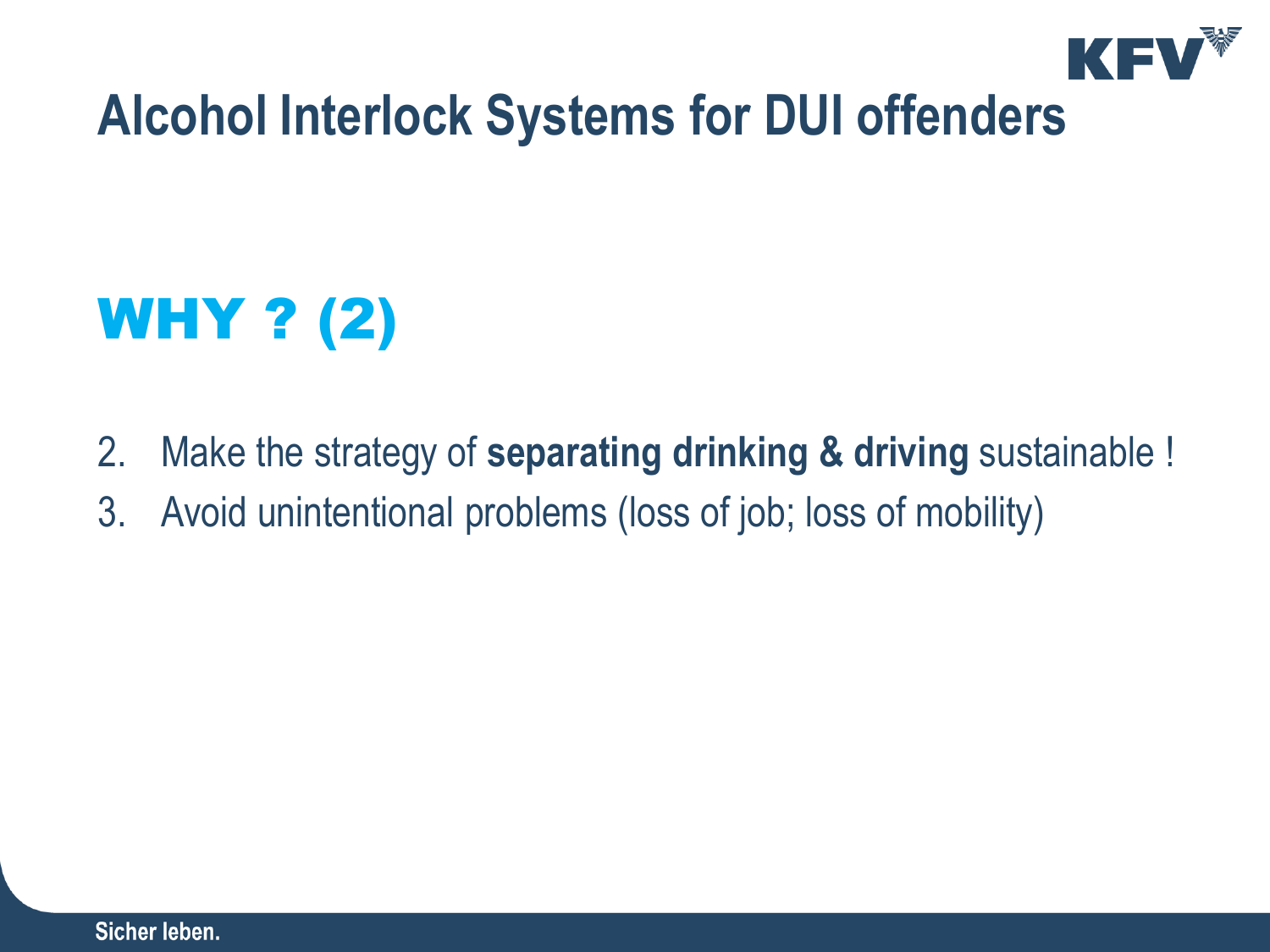

#### AI is a priority in the following programmes:

EU Road Safety Action Plan 2011 – 2020 Austrian Road Safety Programme 2011 – 2020 Austrian government programme 2013 – 2018





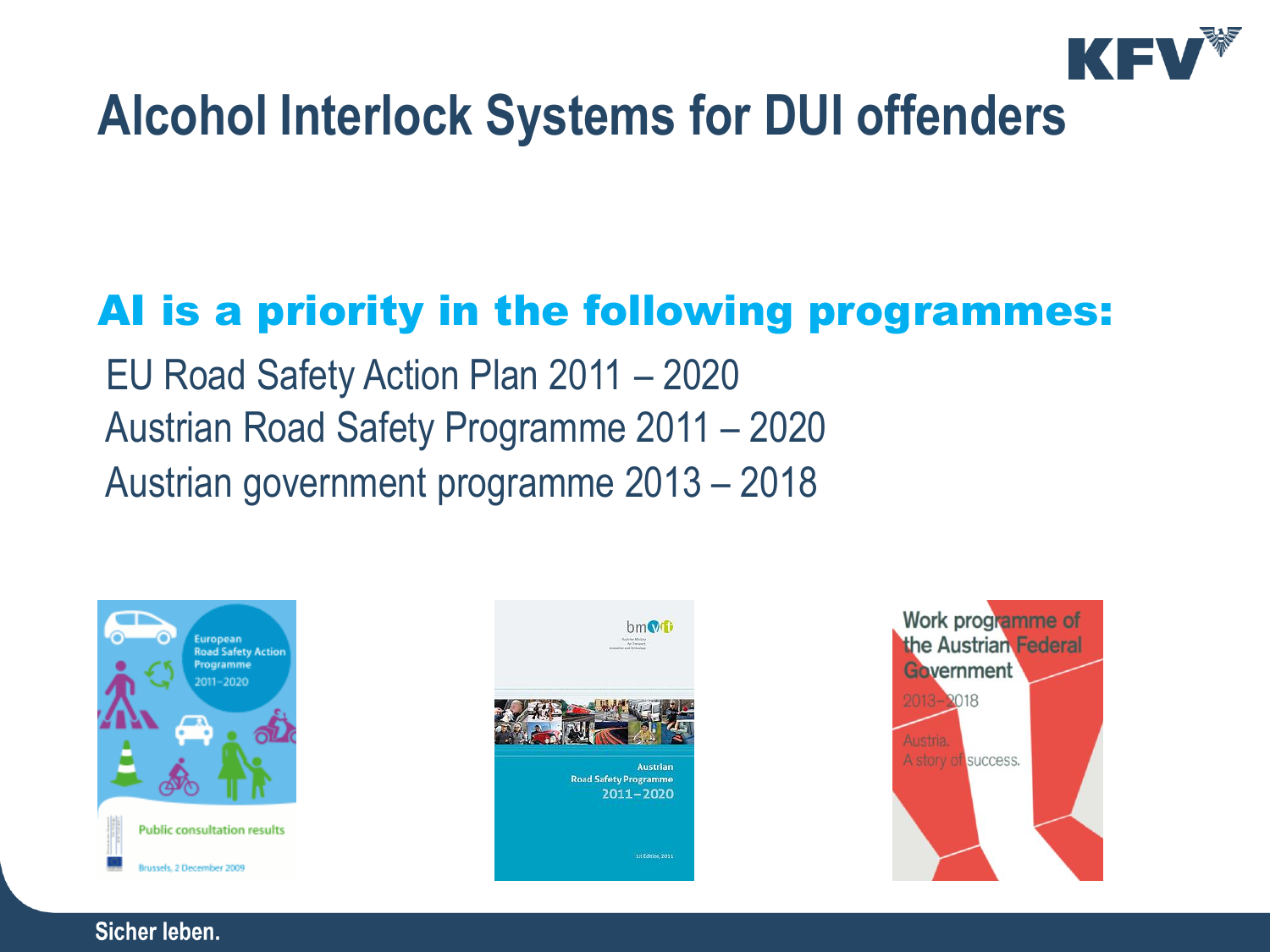

#### Austrian Pilot Project Targets:

- Assessment of the whole process: organisation & installation of devices, training of participants, AI-usage-experience, reading data, mentoring system.
- Planning and organisation of the framework for a nationwide support of participants
- 6 month trial phase
- Evaluate and improve the mentoring system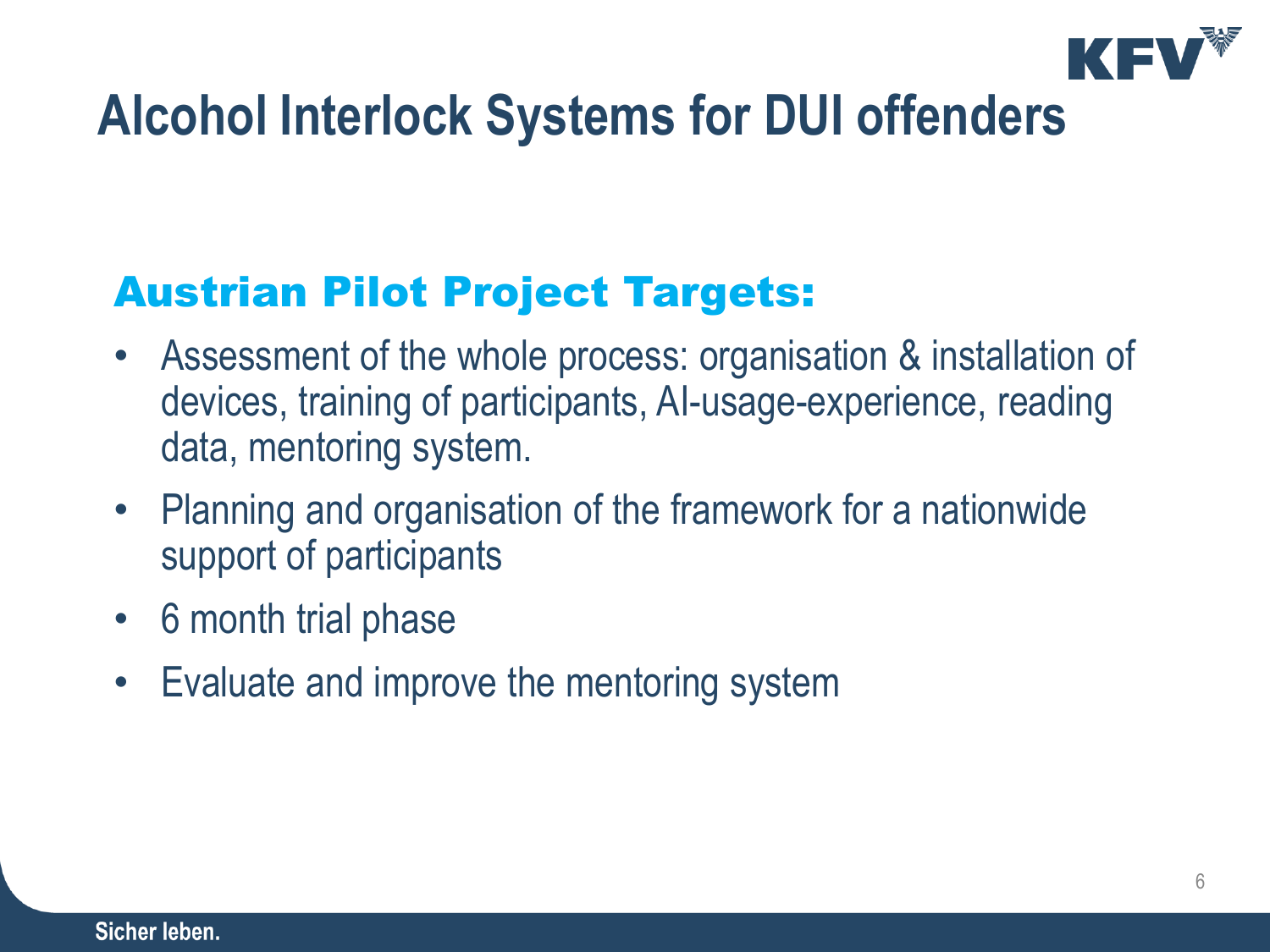

#### The pilot project – outcomes and feedback:

- The Alcohol Interlock device and bespoke mentoring programme showed **very positive results**
- The participants see the Alcohol Interlock device as **functional and convenient**
- Participants see the Alcohol Interlock programme as a **genuine alternative** to licence revocation
- The **social circle** of the participants reacts positively and with interest to the programme
- **Routine feedback loops** and narrow collaboration between the participants, companies and agencies are compulsory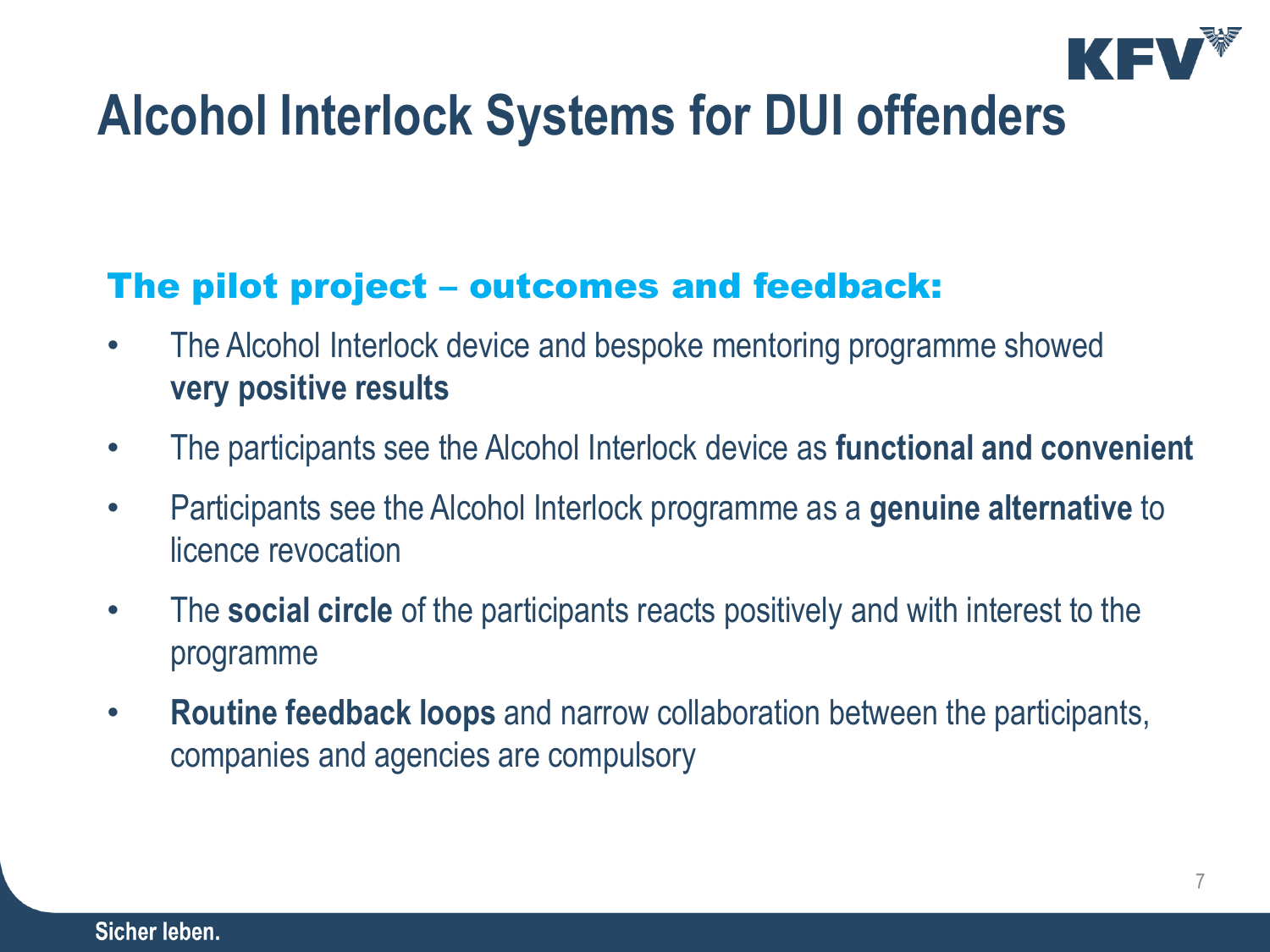

### WHO ?

- First time or repeated drunk driving offenders
- Primarily category B
- Not after accidents or hit-and-run incidents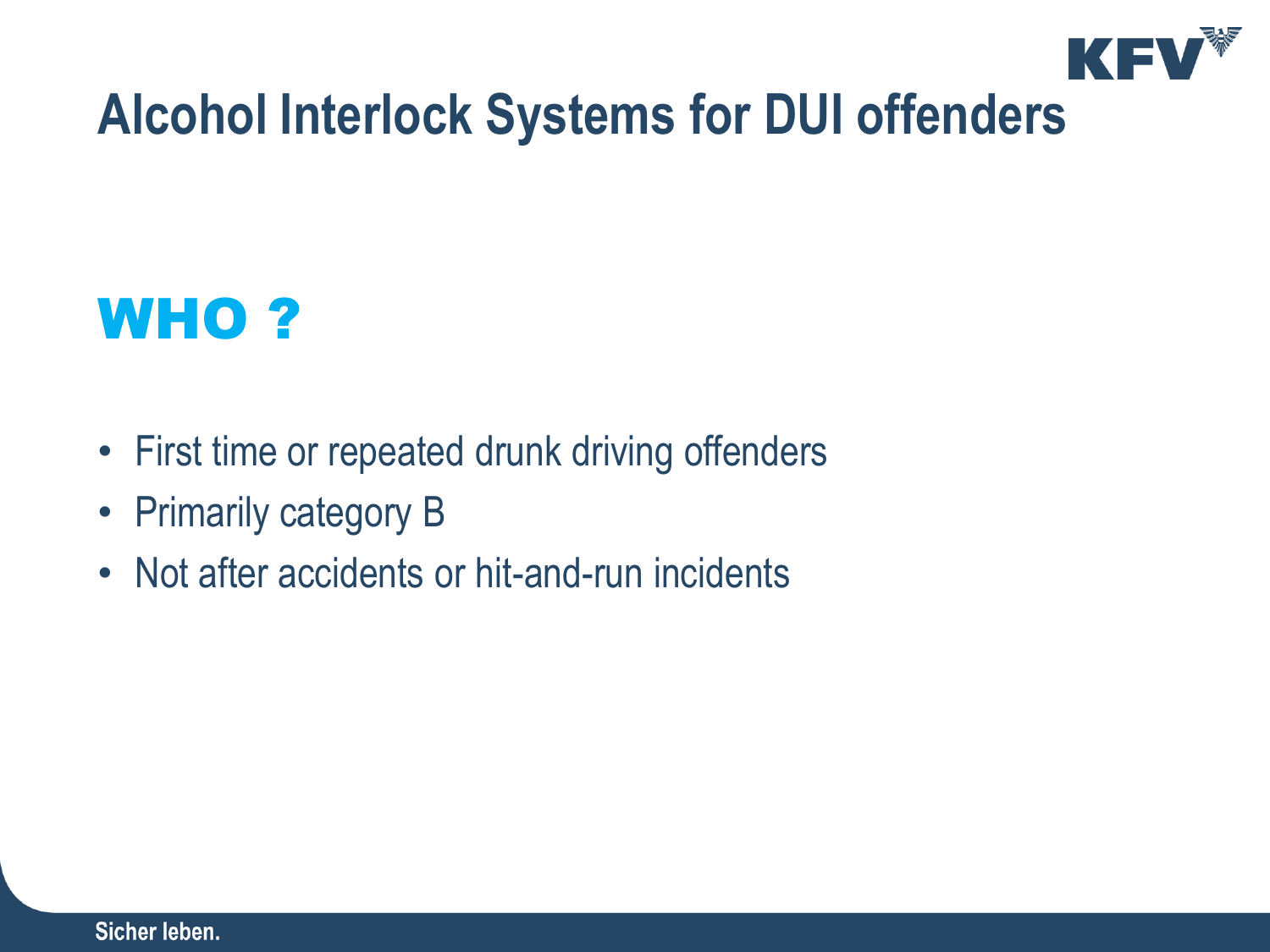

#### WHEN ?

- Immediately after offence
- AI-duration is two times longer than licence withdrawal period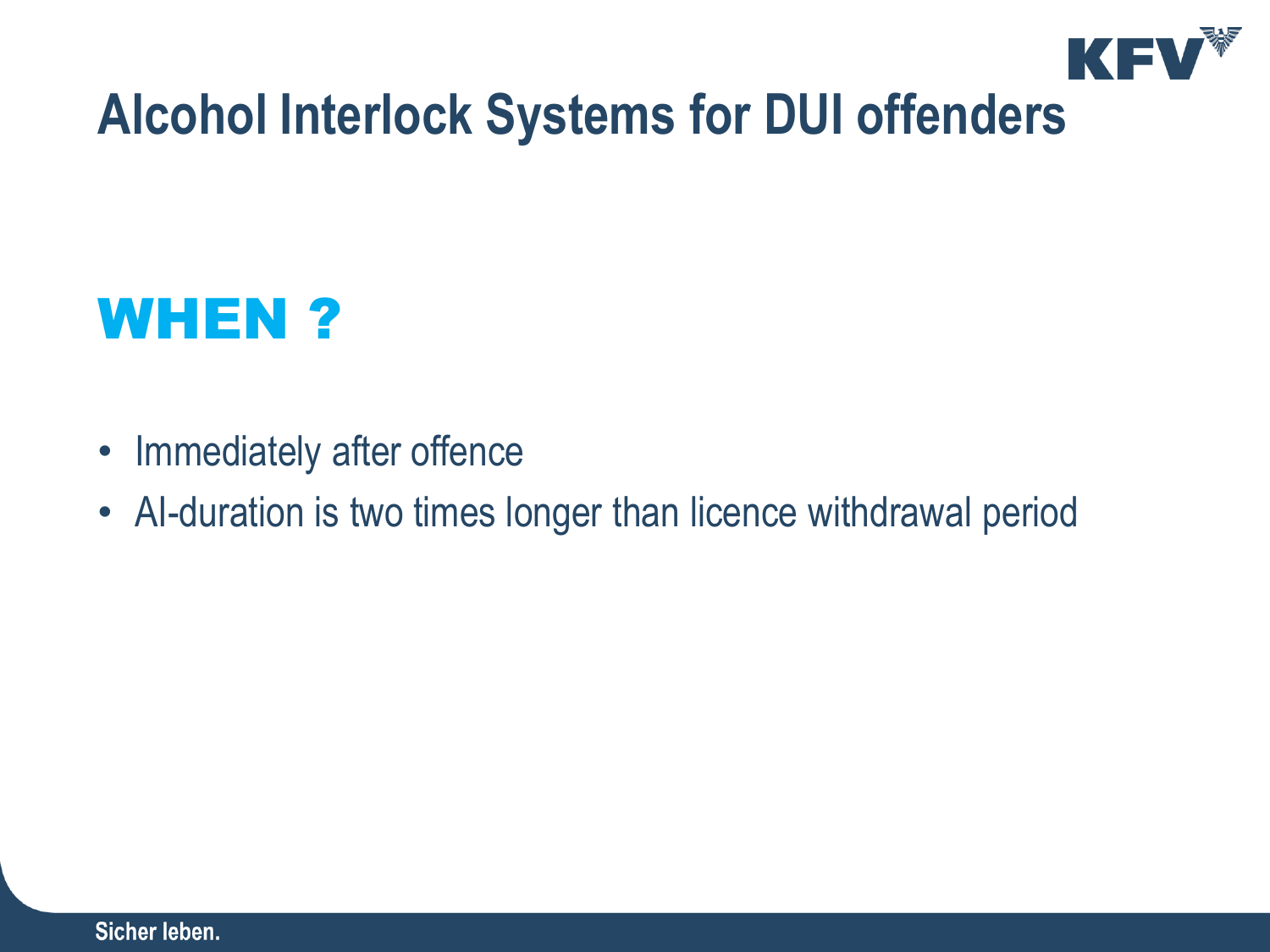

# ANY ASSISTANCE FOR THE DRIVER ?

Support is given by mentors with

- technical issues (device assembly, ...)
- administrative issues (not missing official deadlines, ...)
- legal issues (understanding decisions or requests, …)
- psychological issues (attending driver-improvement, …)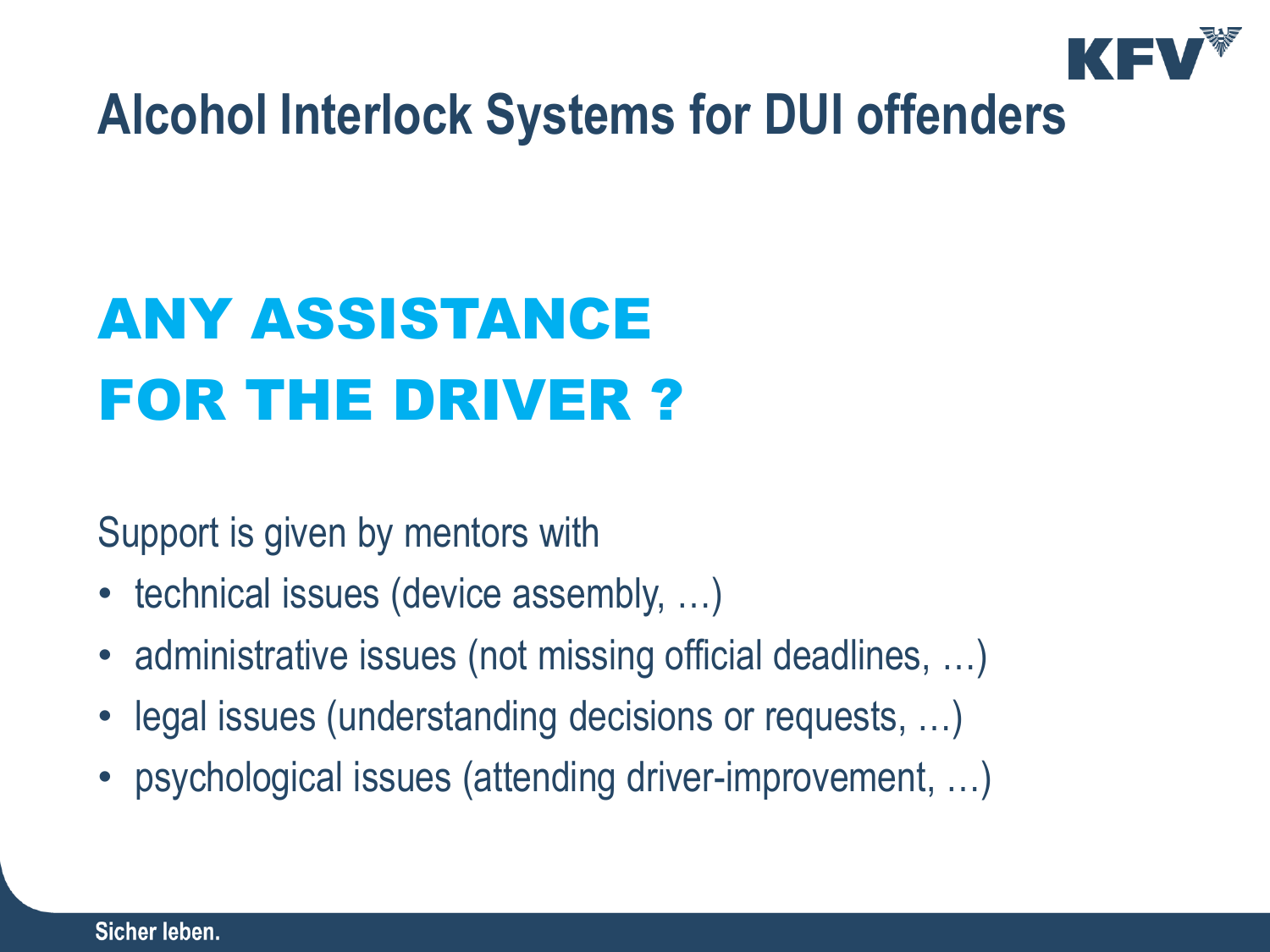

## Proposal for an Austrian Model





• Removal or purchase of • Return driver's license

• Certificate of successful completion

**Completion** 

device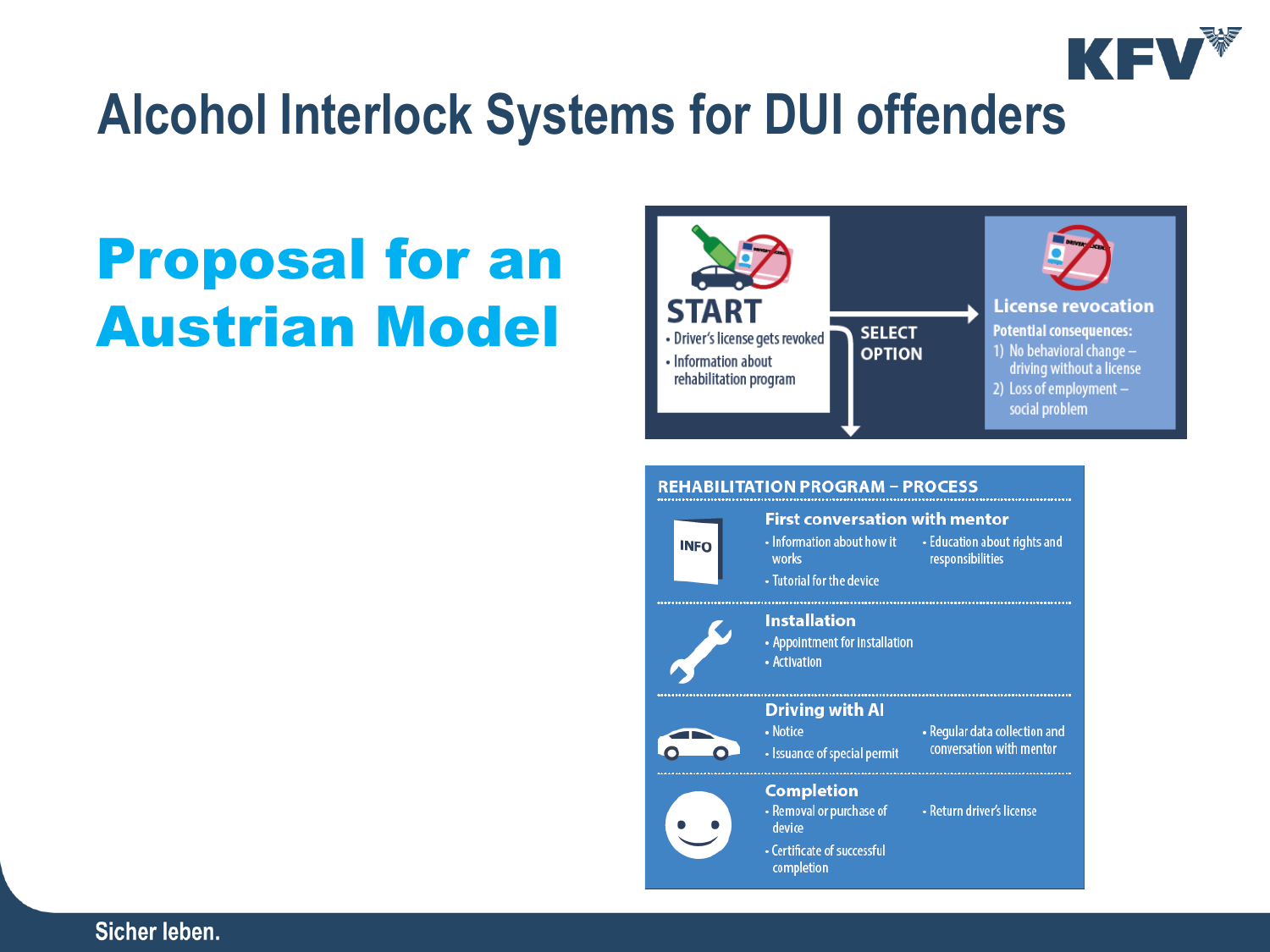

## **Timeline**

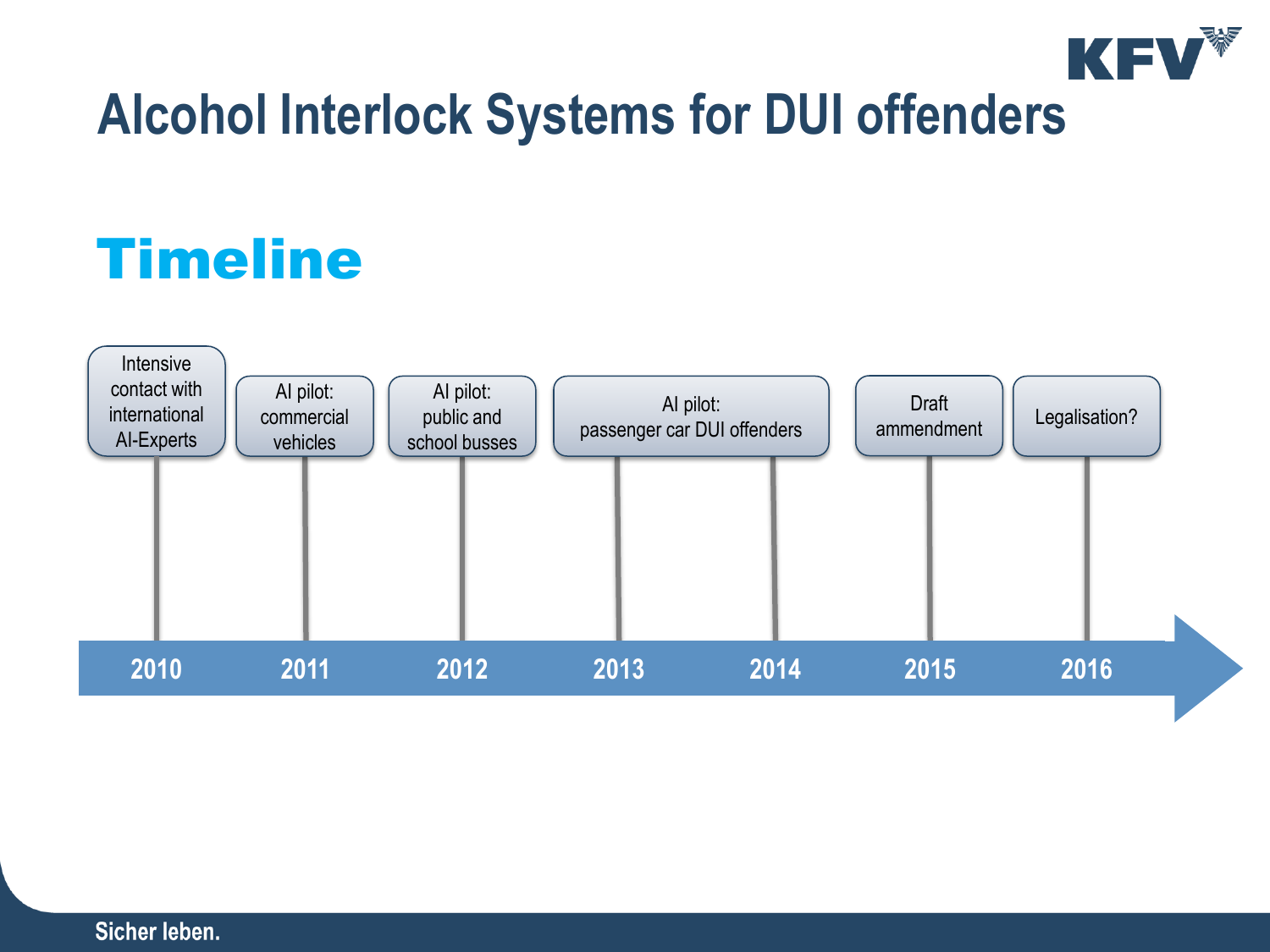

## Working group